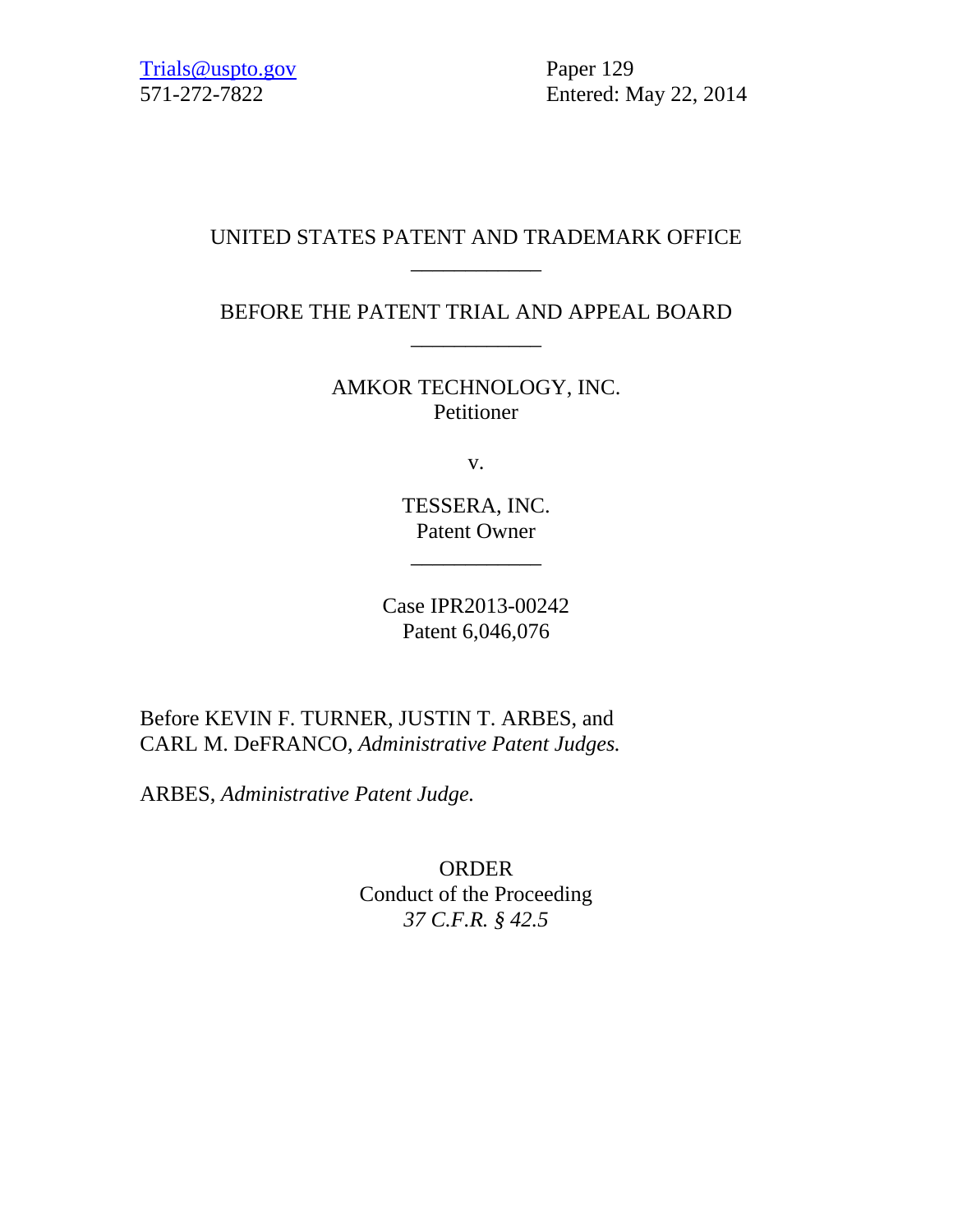l

A conference call in the above proceeding was held on April 4, 2014, to discuss Patent Owner's intent to file a terminal disclaimer of the remaining term of the challenged patent, U.S. Patent No. 6,046,076 ("the '076 patent"). Patent Owner subsequently filed its terminal disclaimer on April 11, 2014. *See* Paper 115; Ex. 2131. We authorized the parties to submit additional briefing on the issues of what action, if any, we should take with respect to the terminal disclaimer and this proceeding in general, and what claim interpretation standard should be applied to the challenged claims when we issue our final written decision. Paper 117 at 3-4. Having reviewed the parties' briefs (Papers 121 and 126),<sup>1</sup> we conclude that the terminal disclaimer should be held in abeyance until the instant proceeding terminates or a final written decision is issued, and that the challenged claims should continue to be given their broadest reasonable interpretation in light of the Specification of the '076 patent.

#### *History of this Proceeding*

Petitioner filed its Petition seeking *inter partes* review of claims 1-8, 10-13, 17-19, and 22-25 of the '076 patent on April 9, 2013. Paper 1. In its Petition, Petitioner argued that the claims should be given their "broadest reasonable interpretation" and provided proposed interpretations for three claim terms. *Id*. at 7-8. Patent Owner filed a Preliminary Response, acknowledging that "'[d]uring inter partes review claims are given their

<sup>&</sup>lt;sup>1</sup> Petitioner cited new Exhibits 1065-1068 in its brief, but did not file the new exhibits. *See* Paper 126 at 3, 10. The parties were not authorized to submit new evidence with their briefs. *See* Paper 117 at 3-4. Exhibits 1065-1068 may not be filed, and Petitioner's arguments regarding the exhibits will not be considered.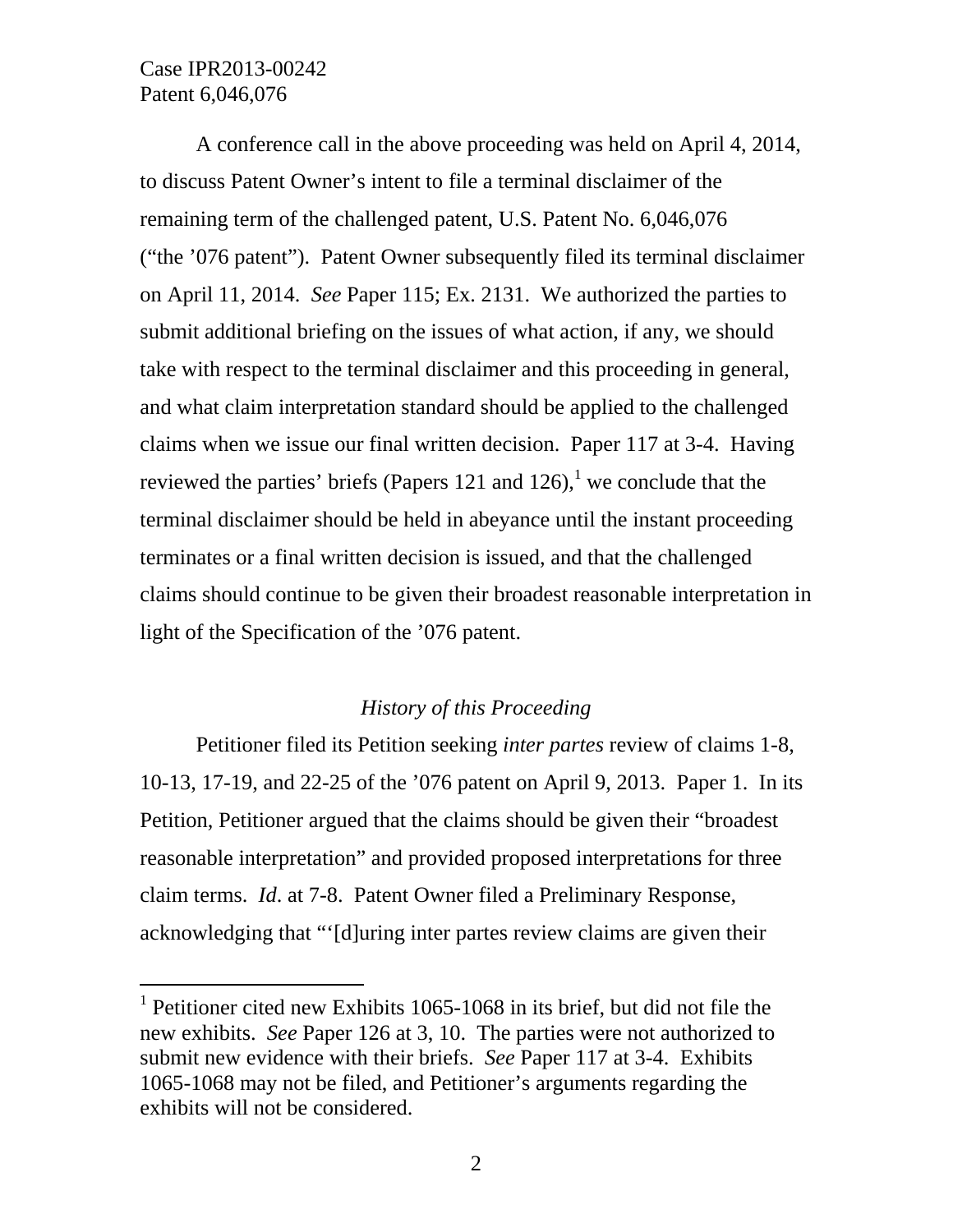broadest reasonable interpretation in view of the specification of which [they] are part.'" Paper 8 at 35 (citation omitted). Patent Owner asserted that the broadest reasonable interpretation of the three terms identified by Petitioner was different than what Petitioner had proposed. *Id*. at 35-38.

On October 11, 2013, we instituted an *inter partes* review of claims 1-8, 10-13, 18, 19, 24, and 25 ("the challenged claims"). Paper 37 at 34. We stated that claim terms in an unexpired patent are given their broadest reasonable interpretation and, because the '076 patent has not yet expired, interpreted five claim terms in accordance with that standard. *Id*. at 14-19. For example, we interpreted "microelectronic assembly" in claim 1 as "a grouping of miniature electronic components." *Id*. at 17-18.

Patent Owner sought rehearing of the Decision on Institution, but only on the basis that the Petition was time-barred under 35 U.S.C. § 315(b). Paper 39. Patent Owner did not argue in its request for rehearing that the interpretations in the Decision on Institution were incorrect or that we applied the wrong claim interpretation standard. Patent Owner's request for rehearing was denied. Paper 81.

Patent Owner filed its Response on December 26, 2013. Paper 76. In its Response, Patent Owner cited and expressly applied the interpretations provided in the Decision on Institution. *Id*. at 26, 28, 32, 41, 43. One of the main arguments made by Patent Owner in its Response was that U.S. Patent No. 4,681,718 ("Oldham") (Ex. 1003) does not disclose encapsulating a "microelectronic assembly" as we interpreted the term in the Decision on Institution. *Id*. at 26-43. Patent Owner repeated that interpretation multiple times throughout its analysis, explaining why it believes Oldham's process does not encapsulate "a grouping of miniature electronic components." *Id*.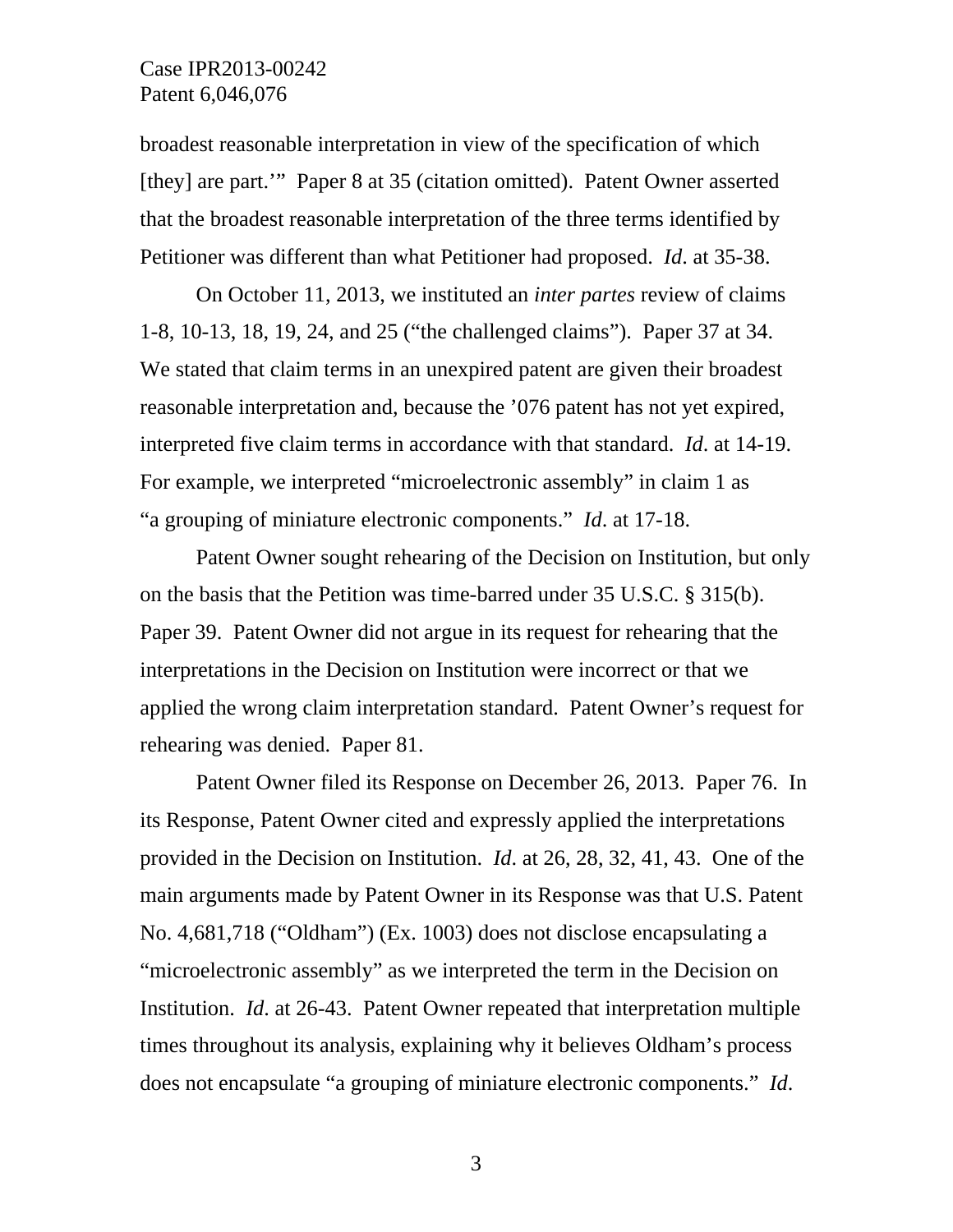$\overline{a}$ 

Patent Owner never argued that any of the interpretations in the Decision on Institution, including that of "microelectronic assembly," were incorrect or that we applied the wrong claim interpretation standard.

Patent Owner submitted declarations from Martin Goosey, Ph.D. (Ex. 2055), and John Villasenor, Ph.D. (Ex. 2094), with its Response. Dr. Goosey applied our interpretations in the Decision on Institution and described one purported "clarification" to our interpretation of "applying said encapsulant along a plurality of edges seriatim" in claim 12, but did not disagree with our underlying interpretation as the broadest reasonable interpretation of the phrase. *See* Ex. 2055 ¶¶ 63, 134-40. Dr. Goosey stated during his deposition that he applied our interpretations in the Decision on Institution. Ex. 1045 at 50:20-51:4, 159:3-18. Dr. Villasenor also applied our interpretations in his declaration and during his deposition. *See* Ex. 2094 ¶¶ 16, 27, 39; Ex. 1044 at 34:13-35:15, 41:21-43:10.

In its Reply filed on March 15, 2013, Petitioner applied our interpretations in the Decision on Institution. Paper 102 at 1-12. Petitioner further argued that Patent Owner, in its analysis of Oldham, failed to properly apply our interpretation of "microelectronic assembly," which was the "BRI" (broadest reasonable interpretation) of the term. *Id*. at 2-7. Petitioner's declarants, Alexander D. Glew, Ph.D., and Michael Caloyannides, Ph.D., applied our interpretations in the Decision on Institution. *See* Ex. 1046 ¶ 23; Ex. 1047 ¶¶ 7, 10.<sup>2</sup>

 $2^2$  The above description is included merely to recount the history of how the parties have treated the issue of claim interpretation in this proceeding. We express no opinion at this time on whether the asserted prior art discloses a "microelectronic assembly" or any other limitation of the challenged claims.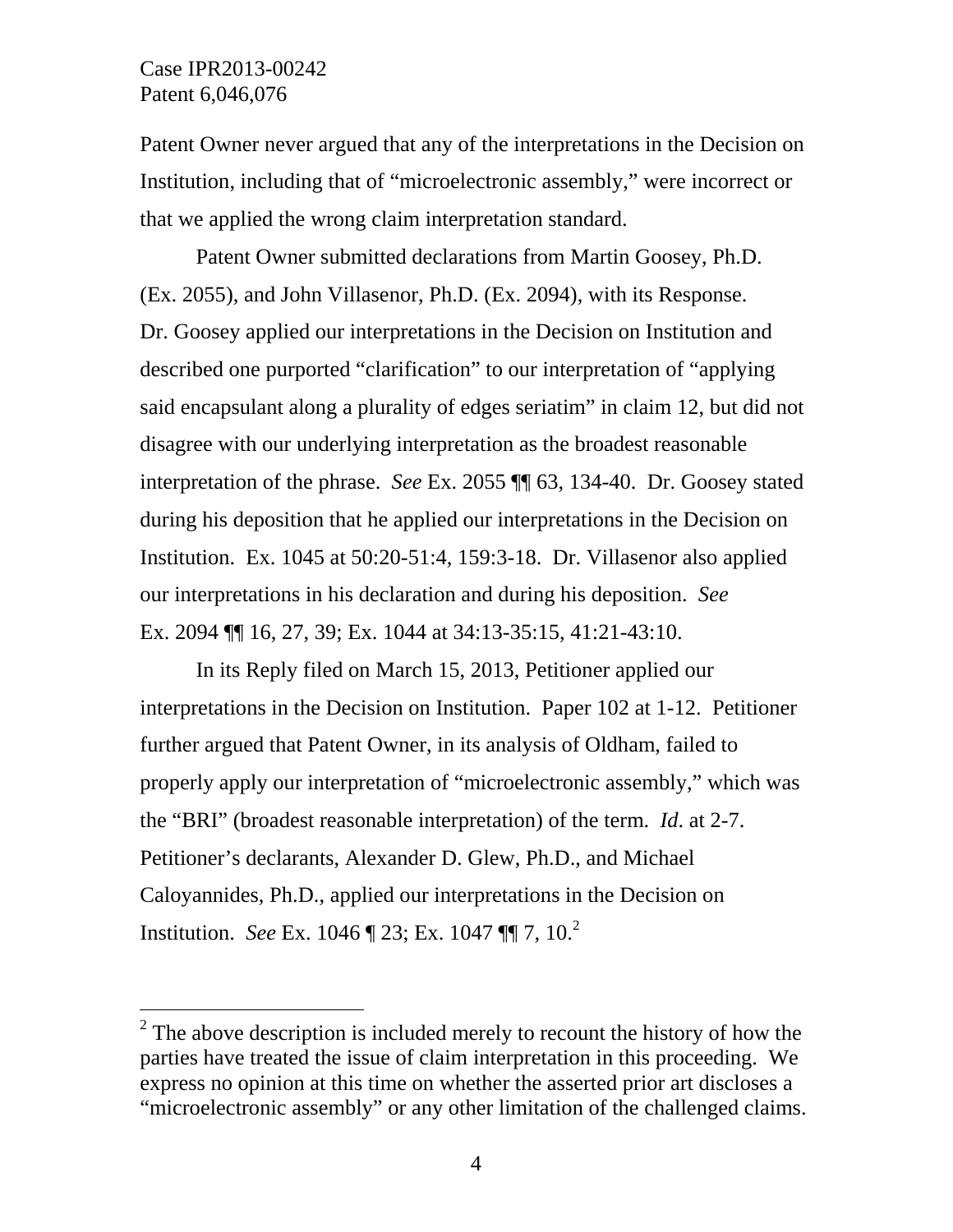#### *The Parties' Positions*

Patent Owner argues that the filing of the terminal disclaimer has an "immediate" effect on this proceeding—namely, that the broadest reasonable interpretation standard no longer applies, and we now must interpret the challenged claims of the '076 patent as a district court would according to *Phillips v. AWH Corp.*, 415 F.3d 1303 (Fed. Cir. 2005) (en banc). Paper 121 at 1. Patent Owner contends that the Office's justification for applying the broadest reasonable interpretation standard in patent reexaminations and *inter partes* reviews is that the patent owner has the ability to amend claims. *Id.* at 1-2. Thus, where a patent owner cannot amend its claims, such as "where a patent has expired or has been terminally disclaimed," the broadest reasonable interpretation standard should not apply. *Id*. at 2. Patent Owner requests that we terminate this *inter partes* review because all of Petitioner's evidence is directed to the broadest reasonable interpretation of the claims or, alternatively, "simply apply the new claim construction standard" and issue a final written decision accordingly. *Id*. at 1; *see* Paper 117 at 2.

Petitioner responds that we have the authority to apply the broadest reasonable interpretation standard, and should continue to do so, because Patent Owner "participated fully" in this proceeding based on that standard, had the opportunity to move to amend its claims but did not, and improperly delayed until late in the proceeding to raise the terminal disclaimer issue. Paper 126 at 1-5. Petitioner further argues that the terminal disclaimer does not become effective until an *inter partes* review certificate issues in this proceeding because the terminal disclaimer "is an amendment to the scope of the claims of the original patent." *Id*. at 5-6. Finally, Petitioner contends that permitting Patent Owner's terminal disclaimer would have a "significant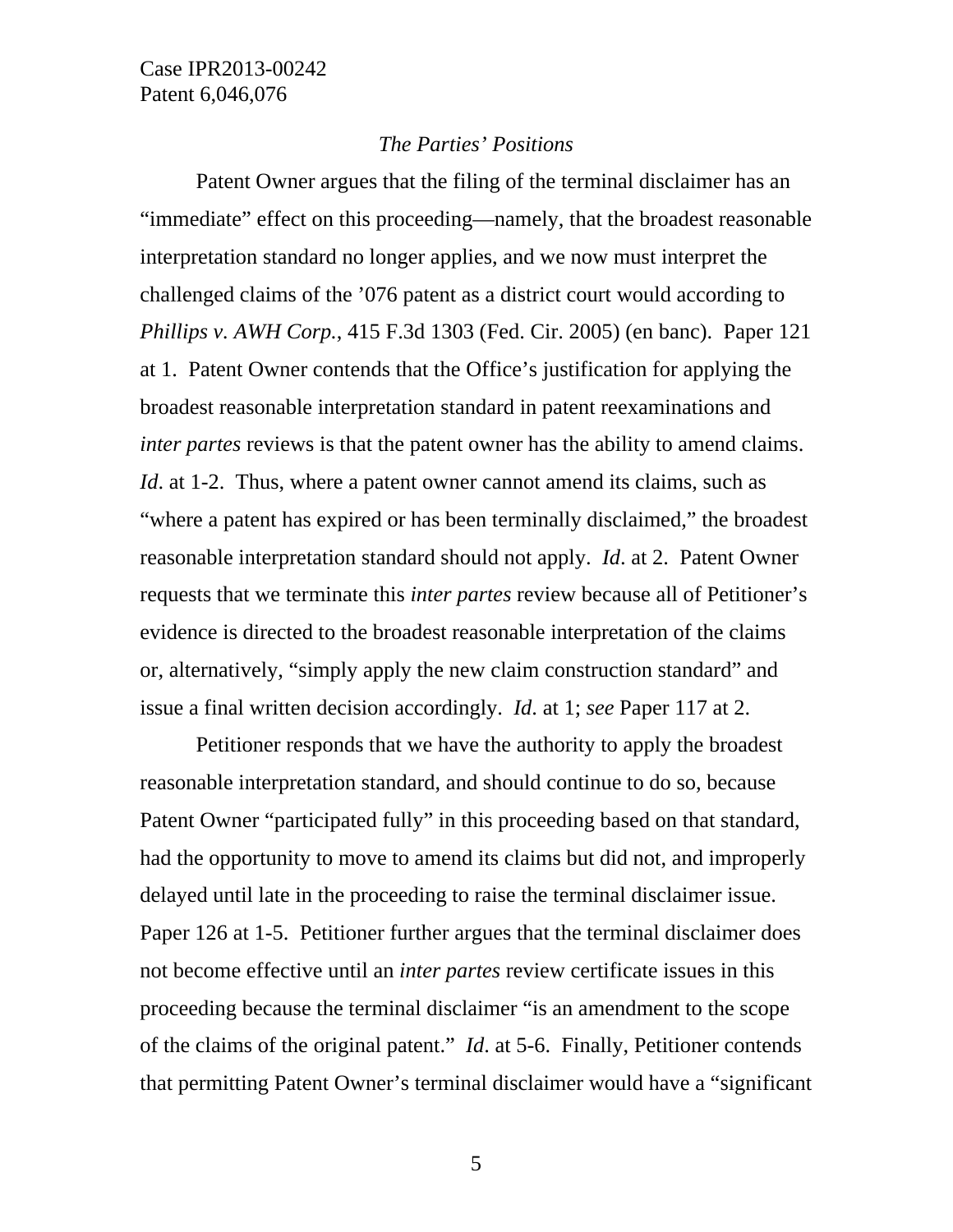and drastic impact on post-grant review proceedings" and encourage abuse by patent owners. *Id*. at 4-5.

#### *Analysis*

Pursuant to 37 C.F.R. § 42.3(a), "[t]he Board may exercise exclusive jurisdiction within the Office over every involved . . . patent during the proceeding, as the Board may order." Further, pursuant to 37 C.F.R. § 42.7(b), "[t]he Board may vacate or hold in abeyance any non-Board action directed to a proceeding while a[] . . . patent is under the jurisdiction of the Board unless the action was authorized by the Board." Consistent with that authority, and to ensure that this *inter partes* review is completed in a timely, fair, and efficient manner, we exercise exclusive jurisdiction over the '076 patent and order that the terminal disclaimer be held in abeyance until the termination or completion of this proceeding.

The Board interprets claims in an *inter partes* review using the "broadest reasonable construction in light of the specification of the patent in which [they] appear[]." 37 C.F.R. § 42.100(b). As explained above, the entire course of this proceeding, from the initial Petition to Patent Owner's Response to Petitioner's Reply, has involved interpreting the claims according to their broadest reasonable interpretation. All substantive briefing has been completed, and the evidentiary record is closed. The only remaining task is the oral hearing, during which the parties may not make new arguments. *See* Papers 91, 128. After the hearing, we will issue a final written decision on the patentability of the challenged claims. *See* 35 U.S.C. § 318(a). It is not feasible, at this late stage of the proceeding, to change the standard by which the challenged claims will be interpreted, as *all* of the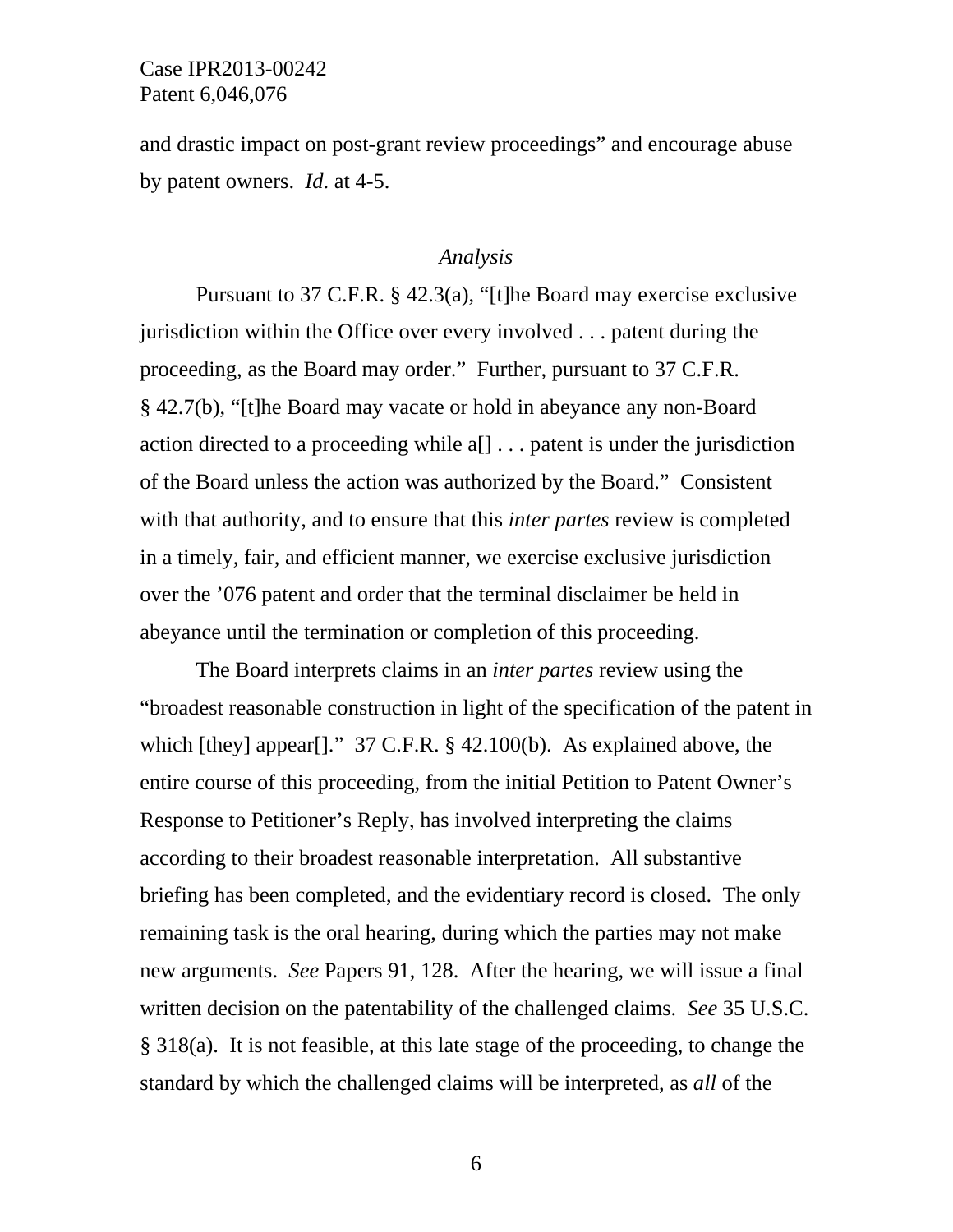arguments and evidence we have before us have applied the broadest reasonable interpretation standard.

Changing the claim interpretation standard would require us, in essence, to start this *inter partes* review over again. We determined whether to institute a trial based on the broadest reasonable interpretation standard, Petitioner argued that the challenged claims are unpatentable based on that standard, Patent Owner argued that the challenged claims are patentable based on that standard, and both parties' declarants applied that standard. If we now were to reverse course and apply a different claim interpretation standard, new briefing, new declarant testimony, and new depositions would need to be completed based on the new standard, and all of the resources expended by the parties and the Board to date would be wasted. *Inter partes* review, however, is designed to be an efficient, streamlined, and cost-effective alternative to district court litigation, with a final written decision being issued no later than one year from institution. *See* 35 U.S.C. §§ 316(a)(11), 316(b); 37 C.F.R. §§ 42.1(b), 42.100(c). This *inter partes* review cannot be started over again and still completed within one year, and we are not persuaded that good cause exists for starting the entire proceeding over again and extending the one-year time period.

Indeed, despite our order that the parties' briefs should "take into account the late stage of this proceeding and the fact that all substantive briefing has been completed," *see* Paper 117 at 3, Patent Owner offers no explanation as to how this proceeding might be completed in a timely manner if the clam interpretation standard is changed at this late date. Patent Owner simply suggests that we terminate the proceeding or proceed immediately to a final written decision. Paper 121 at 1. Neither is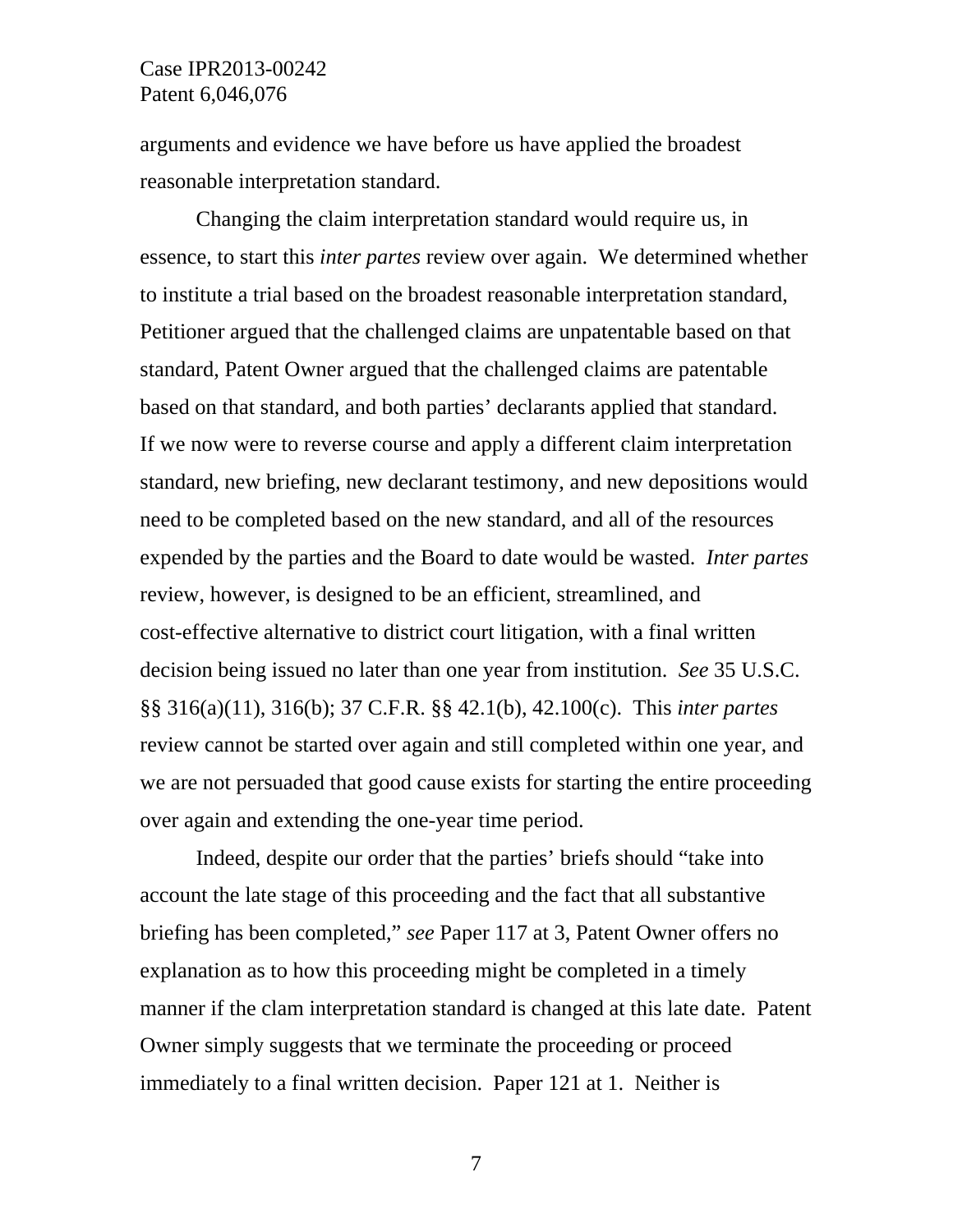appropriate. First, terminating an *inter partes* review any time a patent owner attempts to disclaim the remaining term of the patent would encourage gamesmanship by patent owners and defeat the purpose of *inter partes* review to provide a timely, cost-effective determination on patentability. Second, proceeding immediately to a final written decision would be doing so based on an incomplete record. As Patent Owner acknowledges, all of the briefing and evidence to date is directed to the broadest reasonable interpretation standard. *Id*.; *see* Paper 109 at 14. It would be manifestly unfair to the parties—and also to the public that has an interest in the patentability determination made in this proceeding—for us to decide whether the challenged claims are patentable based on a record developed under a different claim interpretation standard.

We also note that Patent Owner had numerous opportunities to challenge our application of the broadest reasonable interpretation standard, or any of our interpretations based on that standard, but waited until the last minute to raise the prospect of filing a terminal disclaimer. Patent Owner filed a Preliminary Response arguing that the claims should be given their broadest reasonable interpretation. Paper 8 at 35. We applied the broadest reasonable interpretation standard in the Decision on Institution, and Patent Owner did not seek rehearing of that determination. Patent Owner filed a Response and two declarations, all of which applied the broadest reasonable interpretation standard. *See* Paper 76 at 26, 28, 32, 41, 43; Ex. 2055 ¶¶ 63, 134-40; Ex. 2094 ¶¶ 16, 27, 39. The Response was Patent Owner's opportunity to explain how it believes the claims should be interpreted and why the challenged claims are patentable based on that interpretation. *See* Paper 38 at 2-3 ("The patent owner is cautioned that any arguments for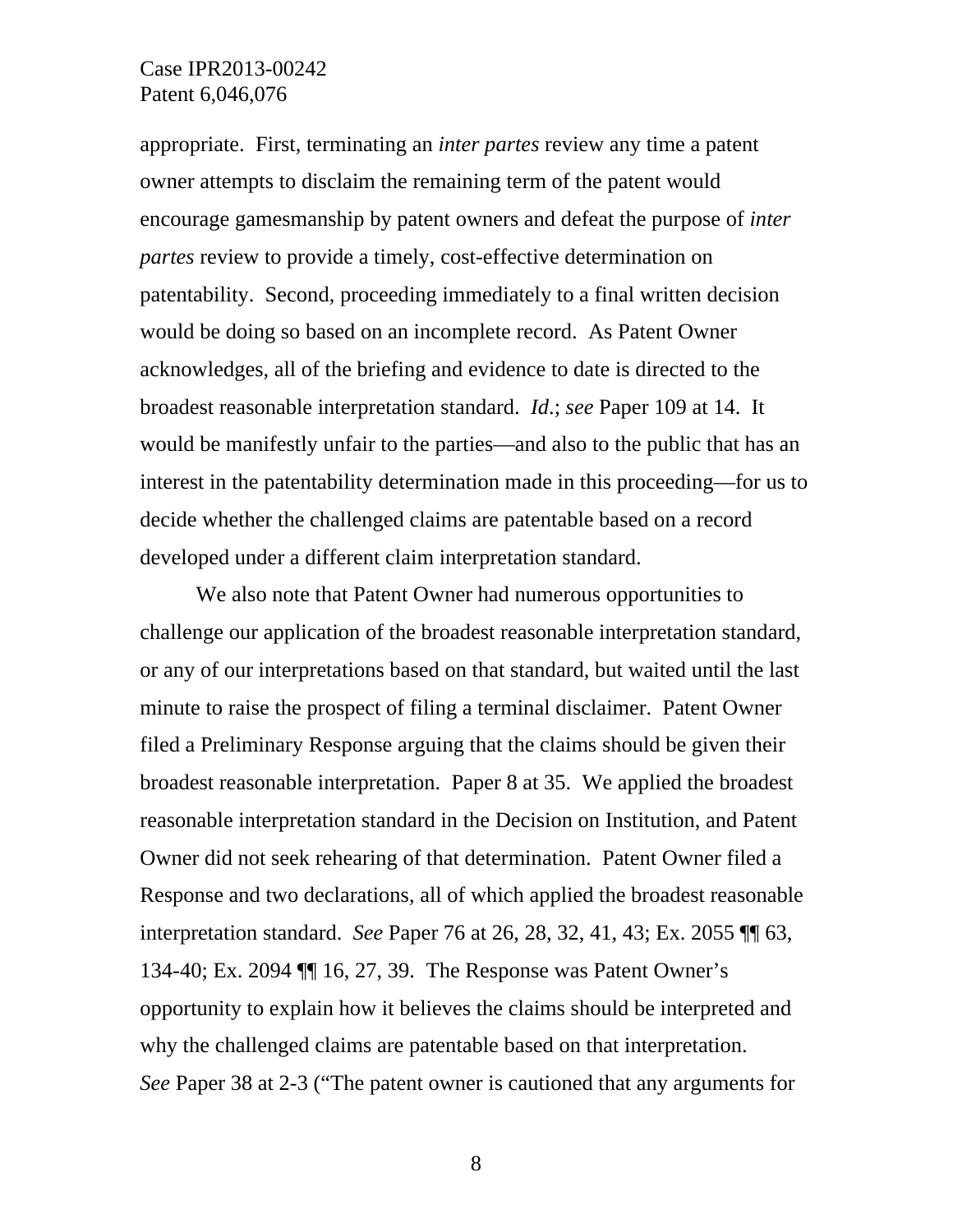patentability not raised and fully briefed in the response will be deemed waived."). Rather than raising the terminal disclaimer issue at that time and arguing that the challenged claims should be interpreted under the district court standard, however, Patent Owner followed the broadest reasonable interpretation standard. Patent Owner then filed its terminal disclaimer after all substantive briefing had been completed in this proceeding.

During the conference call on April 4, 2014, Patent Owner attempted to justify its delay in filing the terminal disclaimer by arguing that there was a dispute between the parties previously as to whether the '076 patent expires in 2014 or 2017. *See* Paper 117 at 2; Paper 126 at 3. We do not find this argument persuasive. Any position taken by, or dispute with, Petitioner or any other party is irrelevant, as Patent Owner owns the '076 patent and should have been well aware of when its own patent would expire. Patent Owner now agrees that the '076 patent will expire in December 2014—after a final written decision is issued in this proceeding.

We are not persuaded by Patent Owner's other arguments as well. Patent Owner contends that the terminal disclaimer "removes" the Office's justification for applying the broadest reasonable interpretation standard in post-grant proceedings—the ability to amend claims. Paper 121 at 1-2. In support of its position, Patent Owner cites *In re Rambus Inc.*, 694 F.3d 42 (Fed. Cir. 2012); *Ex Parte Ronald A. Katz Tech. Licensing L.P.*, Appeal 2008-005127, 2010 WL 1003878 (BPAI Mar. 15, 2010); and *Ex Parte Papst-Motoren*, 1 U.S.P.Q.2d 1655, 1986 WL 83328 (BPAI Dec. 23, 1986). Paper 121 at 2. Patent Owner also cites various provisions of the Manual of Patent Examining Procedure ("MPEP") for the proposition that when a patent expires during the course of a reexamination, the Office "generally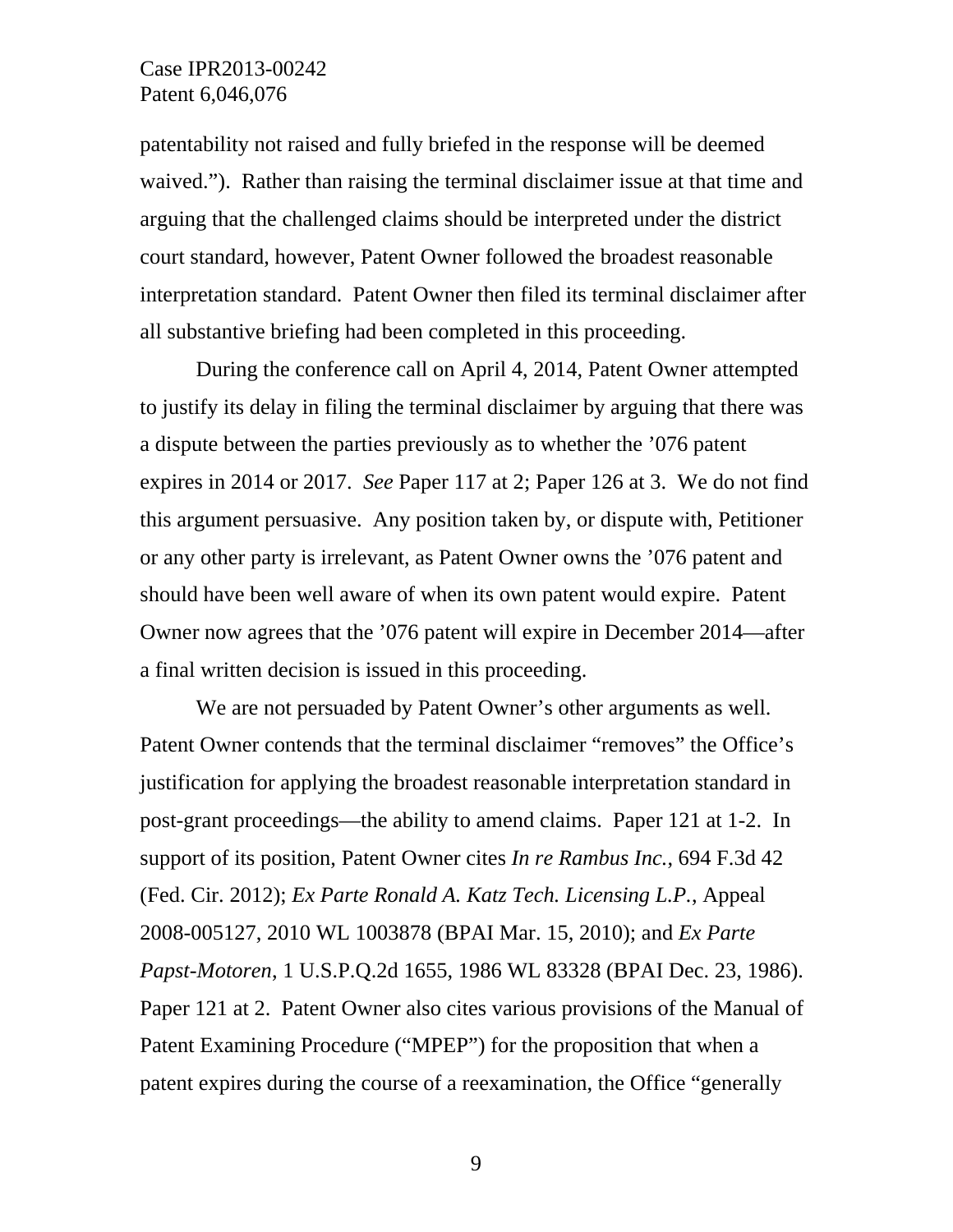*sua sponte* withdraws any pending amendments and immediately shifts to the claim construction standard applied in district courts." *Id*.

We disagree for two reasons. First, although Patent Owner is correct that one of the main rationales for applying the broadest reasonable interpretation standard in Office proceedings is that the applicant or patent owner has the ability to amend claims, there is no question that Patent Owner had that opportunity in this proceeding. *See* 35 U.S.C. § 316(d); 37 C.F.R. § 42.121. Patent Owner had before it all of the prior art asserted by Petitioner as well as our claim interpretations in the Decision on Institution, and knew that it could file a motion to amend. It simply chose not to do so. *See* Paper 53 at 3 ("Patent Owner stated that at this time, it does not intend to file a motion to amend. Should Patent Owner decide later to file a motion to amend, Patent Owner must request a conference call and confer with the Board before doing so."). Choosing to forgo a motion to amend, Patent Owner could have, for example, filed a terminal disclaimer with its Response had it wanted us to consider a different claim construction standard. Patent Owner did not avail itself of that opportunity before the time for doing so passed. *See* 37 C.F.R. §§ 42.120, 42.121.

Second, the present situation is different from the cases cited by Patent Owner. The patents at issue in *Rambus* and *Papst-Motoren* naturally expired at the end of their terms. *See Rambus*, 694 F.3d at 46; *Ex Parte Rambus, Inc.*, Appeal 2010-011178, 2011 WL 121775, at \*6 (BPAI Jan. 12, 2011); *Papst-Motoren*, 1986 WL 83328, at \*1. The patent owner did not file a terminal disclaimer during the proceeding. In *Katz*, the applicant filed a terminal disclaimer during prosecution of the original patent and, after the patent expired based on that terminal disclaimer, during a subsequent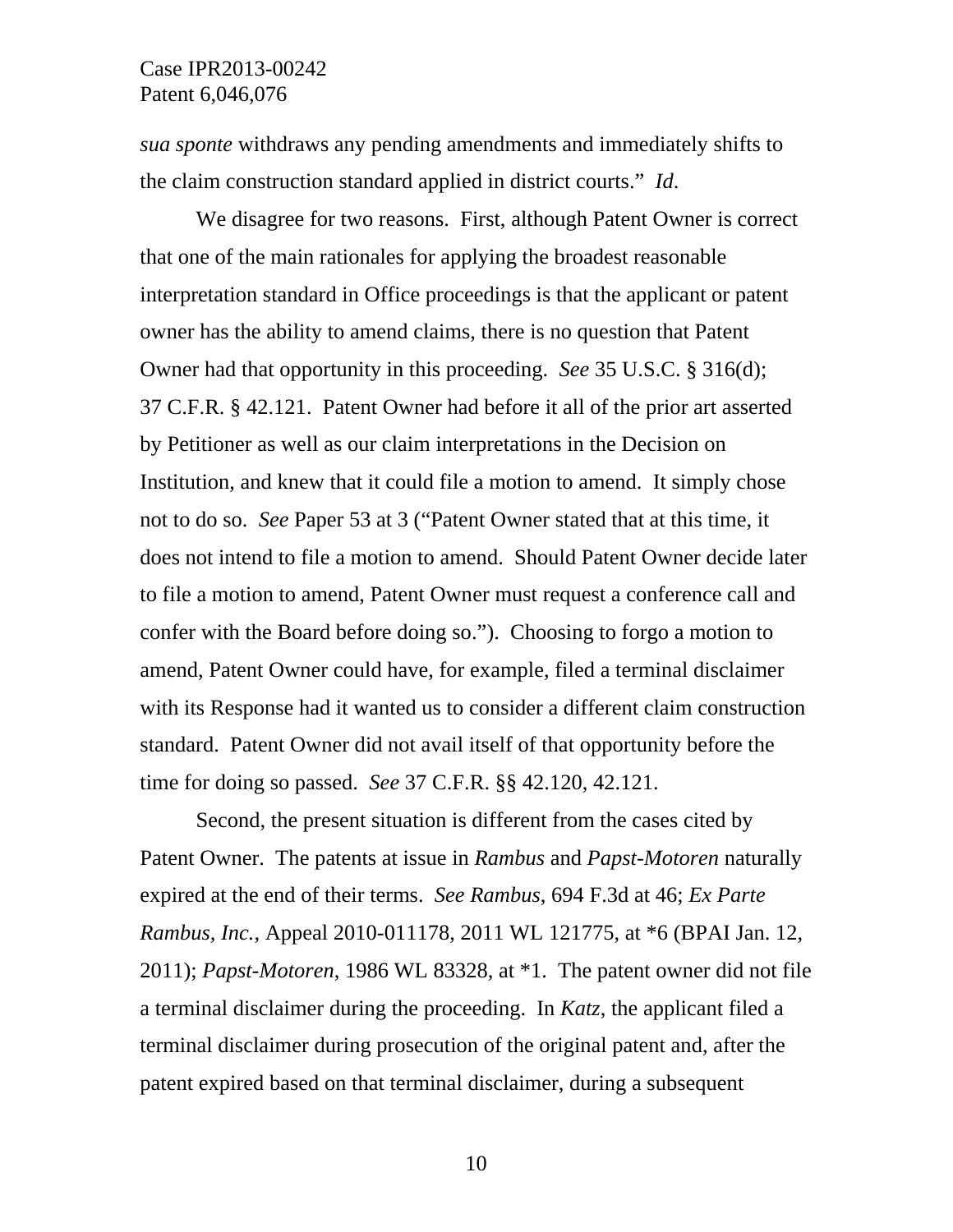-

reexamination, the Board applied the district court interpretation standard. *See Katz*, 2010 WL 1003878, at \*2; *Ex Parte Ronald A. Katz Tech. Licensing L.P.*, Appeal 2008-005127, 2009 WL 492125, at \*2 (BPAI Feb. 26, 2009). Unlike the present situation, the patent owner did not make the deliberate choice, during the course of the reexamination proceeding, to file a terminal disclaimer and invoke the district court interpretation standard. Patent Owner has not cited any authority, from a post-grant proceeding or otherwise, where a patent owner made a deliberate choice to disclaim the remaining term of the patent and the Office then reversed course and began interpreting the claims under the district court interpretation standard. Further, none of the cases cited by Patent Owner involved a post-grant proceeding with a statutory deadline of one year, as is the case with this *inter partes* review. Given the late stage of this proceeding and the disruption that would be caused by changing claim interpretation standards, we believe the present situation is substantially different from those in *Rambus*, *Katz*, and *Papst-Motoren*, and justifies continuing to apply the broadest reasonable interpretation standard.<sup>3</sup>

Finally, we agree with Petitioner regarding the potential for abuse if we were to permit Patent Owner's actions in this proceeding. In particular, changing claim interpretation standards based on a terminal disclaimer filed late in a proceeding would "creat[e] a tool to alter claim construction at late stages in post-grant proceedings, to render prior discovery meaningless, and to disrupt trial dates and statutory deadlines." Paper 126 at 4-5. A patent

<sup>&</sup>lt;sup>3</sup> We recognize that, upon the natural expiration of the  $'076$  patent, the standard for interpreting the claims would be similar to that of a district court. *See Rambus*, 694 F.3d at 46.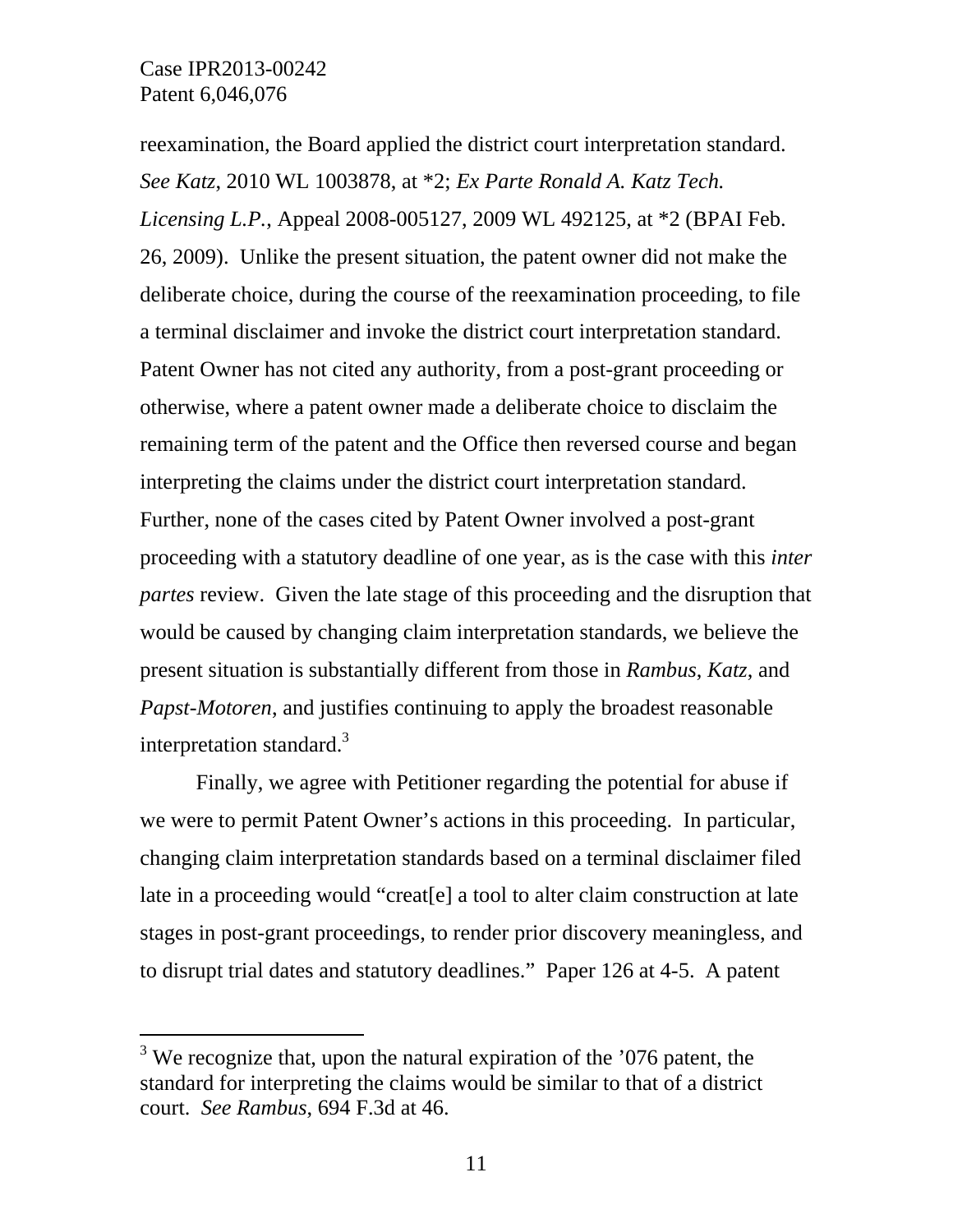owner could participate fully in a proceeding, wait and see what arguments are made by the petitioner and how the proceeding develops, and then, at the very last minute, disclaim the remaining term of the patent and disrupt the entire proceeding.

We are persuaded that the most appropriate course of action, given the late stage and particular facts of this proceeding, is to hold the terminal disclaimer in abeyance until the conclusion of the proceeding. Contrary to Patent Owner's representation that the effect of the terminal disclaimer is "immediate," Paper 121 at 1, the terminal disclaimer has not yet been accepted and recorded by the Office, *see* MPEP § 1490. We express no opinion on whether Patent Owner's terminal disclaimer meets the requirements of 35 U.S.C. § 253 and 37 C.F.R. § 1.321, and merely determine that the Office's determination on whether to accept and record the terminal disclaimer should be delayed for a brief period of time so as not to interfere with this *inter partes* review. Doing so will ensure that this proceeding is completed in a timely and efficient manner that is fair to both parties.

In consideration of the foregoing, it is hereby:

ORDERED that the terminal disclaimer filed by Patent Owner in U.S. Patent Application No. 08/975,590 (issued as U.S. Patent No. 6,046,076) be held in abeyance until the instant proceeding terminates or a final written decision is issued; and

FURTHER ORDERED that the challenged claims in this proceeding shall continue to be given their broadest reasonable interpretation in light of the Specification of the '076 patent.